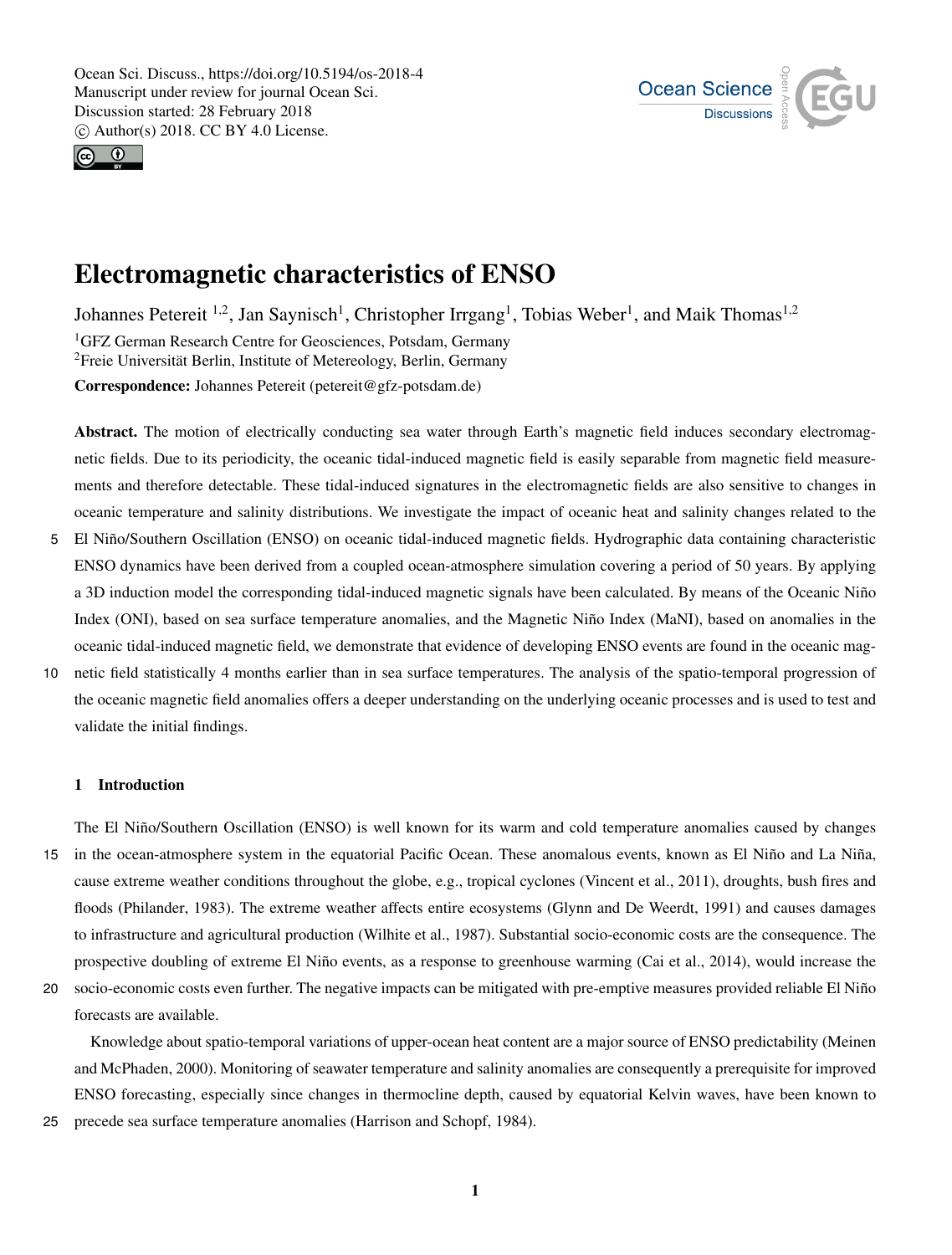



The measurement of these displacements with altimetric methods has been subject of extensive research (Ji et al., 2000; Picaut et al., 2002, 1996). A new and lesser known method to detect changes in the oceanic heat content are the motioninduced electromagnetic fields of the ocean (Minami, 2017; Saynisch et al., 2016). The flow of electrically conducting seawater generates an electric current caused by the interaction of moving salt ions with the geomagnetic field. The magnetic field 5 induced by these electric currents can locally reach several nano Tesla (nT) (Maus and Kuvshinov, 2004).

The magnitudes of ocean flow and electric seawater conductivity determine the oceanic magnetic field strength in dependence of the field strength of the ambient geomagnetic field. The ocean flow generating seawater movements are classically divided into general ocean circulation and ocean tides.

The ocean circulation driven by wind and thermohaline circulation is irregular in time. Its effect are consequently difficult 10 to separate from magnetic field measurements. However, the circulation-induced magnetic field's non-trivial contributions to the geomagnetic field have been subject of many studies (Tyler and Mysak, 1995; Manoj et al., 2006; Irrgang et al., 2016a, b). Manoj et al. (2006) analysed the influence of ENSO's changes in the equatorial current system on the circulation-induced magnetic field. They assumed a time-constant homogeneous conductivity distribution to derive the induced electrical current and found that the ENSO generated magnetic field anomalies were too small to be distinguishable from the magnetic field 15 anomalies produced by the Antarctic circumpolar current with a magnitude of  $\pm 0.2$  nT.

The periodicity of the tidal flow on the other hand allows an easy separation of its magnetic field from other constituents in geomagnetic field measurements. Its signals have been extracted successfully for the semidiurnal M2 and N2 tides from measurements of the magnetic satellite missions CHAMP and Swarm (Tyler et al., 2003; Sabaka et al., 2016). Amplitude variations of these periodic magnetic signals are mainly caused by variations in seawater conductivity distribution. Seawater

- 20 conductivity is sensitive to seawater temperature and salinity. These quantities exhibit high temporal variability in comparison to the amphidromic system of the tides. Consequently, the majority of information gained about anomalies of the oceanic tidally induced magnetic signals are linked to changes in oceanic temperature and salinity distributions. Modeled and measured tidalinduced magnetic fields are in good agreement (Tyler et al., 2003; Maus and Kuvshinov, 2004; Sabaka et al., 2016), offering the possibility for *in silico* sensitivity studies.
- 

25 The influences of global climate variations, such as Greenland glacial melting and global warming, on the electromagnetic oceanic tidal-induced signals have already been investigated (Saynisch et al., 2016, 2017). For these cases, the tidal-induced radial magnetic field was found to be an appropriate measure to monitor climate variations of the global oceanic conductivity on decadal time scales.

With a period of 4-7 years, ENSO is acting on monthly to annual time scales. And despite its impact on the global climate, 30 the immediate climatological influences on the ocean are limited to the region of the equatorial Pacific. ENSO's characteristic changes in the ocean circulation alter the pacific upper ocean temperature and salinity distributions ( $\approx$  300m) within months.

In our study, we follow the approach of Saynisch et al. (2017) and investigate whether the electromagnetic oceanic tidalinduced signals could be used as an appropriate measure for these changes in seawater conductivity and, consequently, the variating dynamics of the El Niño/Southern Oscillation.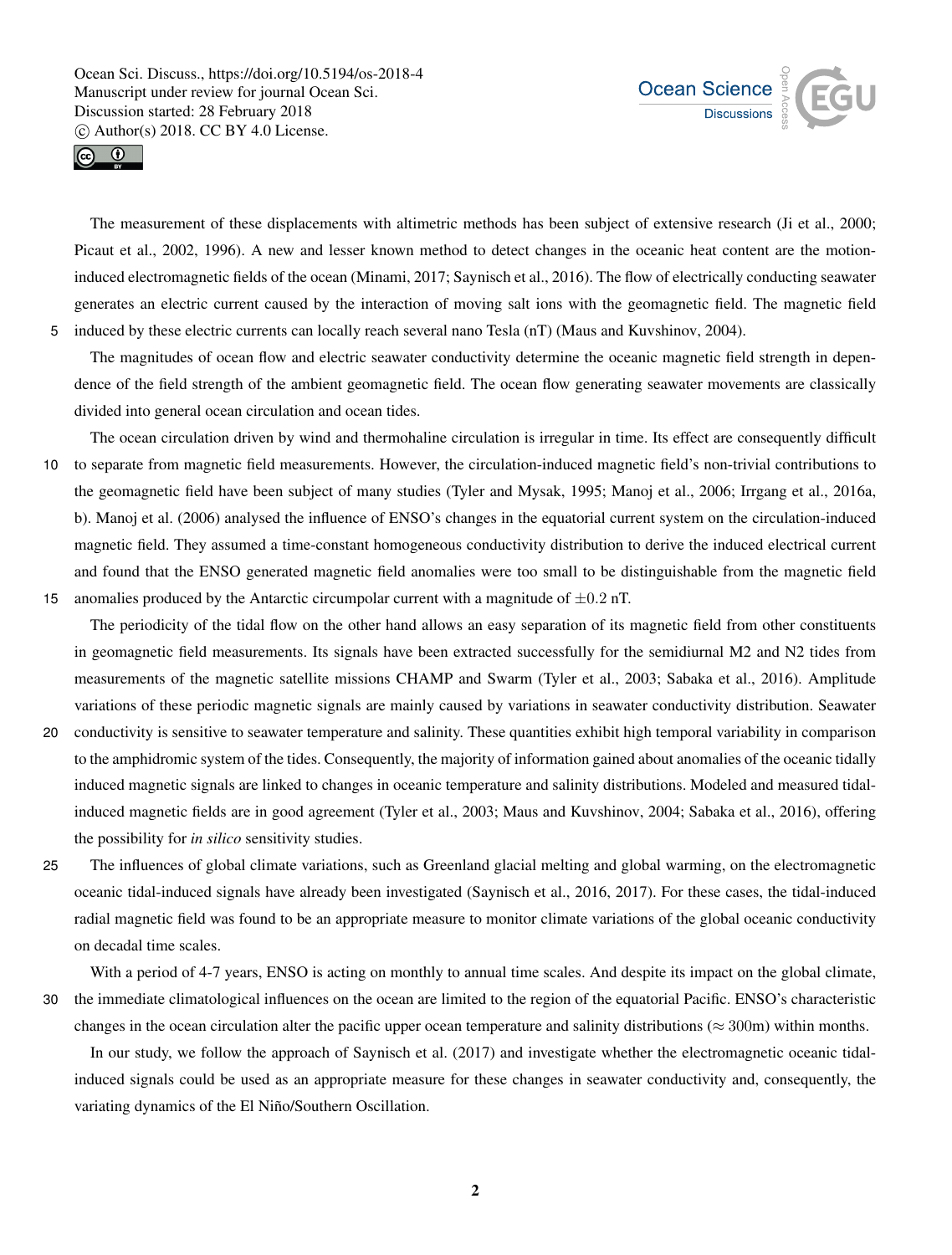



# 2 Models and Data

#### 2.1 Ocean and tidal induced currents

We simulated ENSO with the ECHAM6/MPIOM a global coupled atmosphere-ocean model (Giorgetta et al., 2013).

The Max-Planck-Institute Ocean Model (MPIOM, (Jungclaus et al., 2013)) is a general ocean circulation model. The model 5 solves the primitive equations for a hydrostatic Boussinesq fluid on a curvilinear Arakawa-C-grid with poles shifted to Antarctica and Greenland. The ocean is discretised on a grid with a horizontal resolution of ∼3.0◦×1.8◦ (GR30) and an irregular vertical distribution over 40 horizontal levels.

The atmosphere general circulation model ECHAM6 (Stevens et al., 2013) is applied with the horizontal resolution of  $\sim$ 3.75° × 3.75° (T31) and 31 vertical hybrid sigma/pressure levels.

10 The simulated ocean data covers 50 years of monthly mean seawater temperature  $T$ , seawater salinity  $S$  and seawater pressure P. Using the Gibbs seawater equation (TEOS-10 (IOC et al., 2010)), the seawater conductivity  $\sigma$  can be calculated from, T, S and P. Present-day conditions were used to run the model in a free mode instead of a data-driven forcing. Therefore, the modeled climate represents reality only in a statistical sense.

The tidal-induced electric current, the source for the electromagnetic oceanic tidal signals (EMOTS), is derived for each 15 month with the following two step algorithm.

First, the product of seawater conductivity  $\sigma$  and tidal velocities  $v_{M2}$  is integrated from ocean bottom (-H) to surface (SSH)

$$
\mathbf{V}_{\mathrm{M2}}(\varphi,\vartheta,t) = \int\limits_{-H}^{SSH} \sigma(\varphi,\vartheta,z,t) \cdot \mathbf{v}_{\mathrm{M2}}(\varphi,\vartheta,z,t) \, dz,\tag{1}
$$

where  $\varphi$ ,  $\vartheta$  and z are longitude, latitude and depth. The tidally induced electric current  $j_{\text{M2}}$  is then calculated as the crossproduct of the depth-integrated and conductivity-weighted transports  $V_{\text{M2}}$  and the ambient geomagnetic field  $B_{\text{Earth}}$  as

20 
$$
\mathbf{j}_{\mathrm{M2}}(\varphi,\vartheta) = \mathbf{V}_{\mathrm{M2}}(\varphi,\vartheta) \times \mathbf{B}_{\mathrm{Earth}}(\varphi,\vartheta).
$$
 (2)

Variations in the amphidromic system are negligible even on decadal time scales (Saynisch et al., 2016). Consequently, we followed the approach of Saynisch et al. (2017) and assumed the tidal system to be invariable in time. Tidal amplitudes and phases of the oceanic M2 tide were taken from the TPXO8-atlas (Egbert et al., 1994; Egbert and Erofeeva, 2002).

For this study, the geomagnetic field  $B<sub>Earth</sub>$  was estimated with the International Geomagnetic Reference Field edition IGRF-25 12 (Thébault et al., 2015). Our study focuses on the effects of oceanic conductivity variations.  $B_{\text{Earth}}$  is consequently assumed to be constant in time. Naturally occurring secular variations in  $B<sub>Earth</sub>$  will linearly vary  $j<sub>M2</sub>$  (eq. (2)). Since the geomagnetic field is well know for real observation times (Gillet et al., 2010), the effects of its secular variations can easily be removed before analyzing observational data of EMOTS for the influence of ENSO.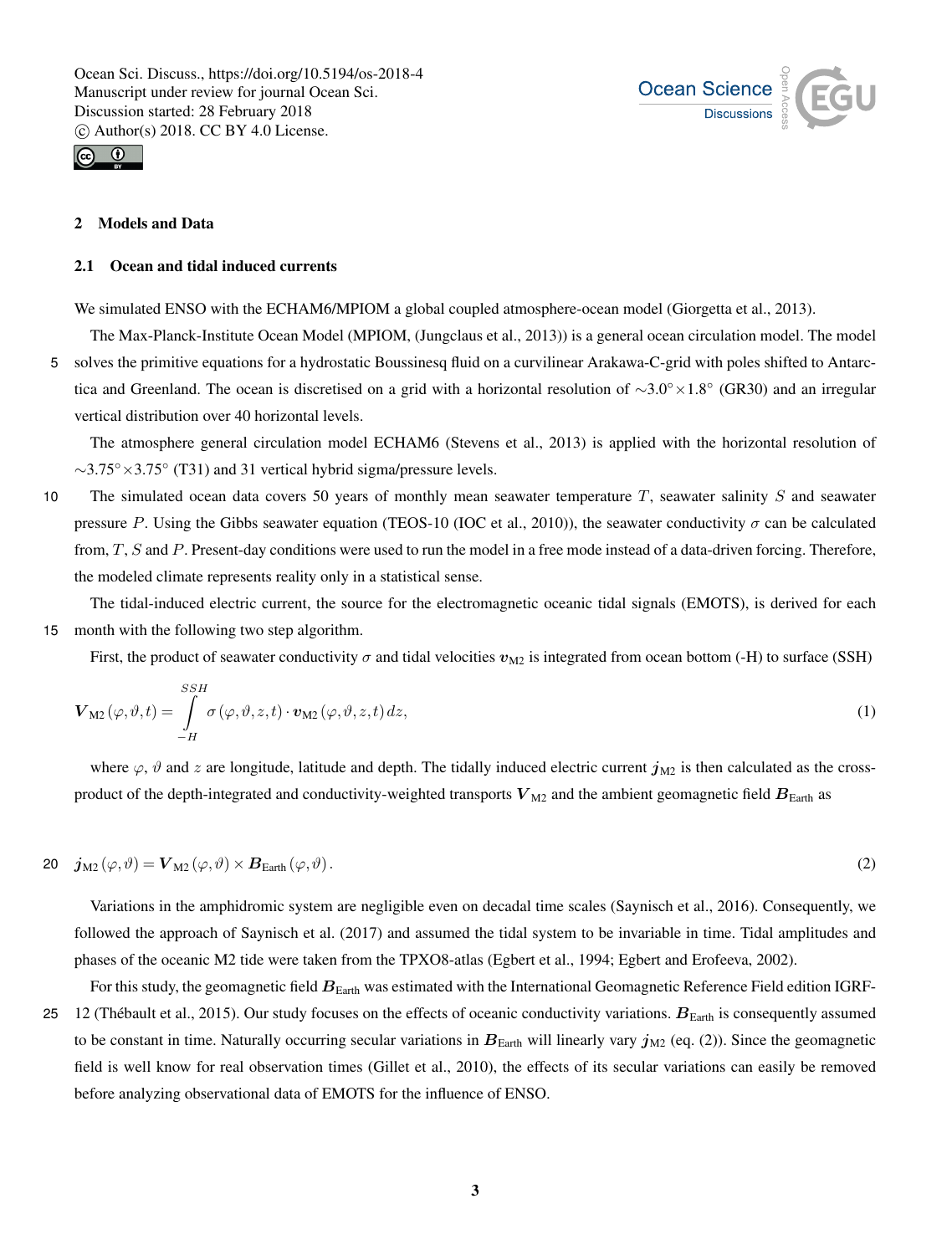



# 2.2 EMOTS

The electromagnetic oceanic tidal signals are the electromagnetic response of interactions between the tidal electric current  $j_{M2}$  and its electrically conducting environment. The EMOTS in our study are modeled with the induction model x3dg of Kuvshinov (2008). The model solutions are based on a volume integral approach combining the modified iterative dissipative

- 5 method of Singer and Fainberg (1995) with a conjugate gradients iteration. For realistically modeled interactions, Earth's mantle conductivity and the oceanic conductivity need to be included in the model-setup (Grayver et al., 2016). The mantle conductivity is represented by a time constant 1-D spherical symmetric conductivity distribution following Püthe et al. (2015). The time variant ocean conductivity and the constant sediment conductance, depth-integrated conductivity, are represented by an inhomogeneous spherical conductance layer situated on top of the mantle conductivity. This conductance layer combines
- 10 sediment conductance and modeled ocean conductance, derived from modeled  $T$ ,  $S$  and  $P$ . The sediment conductance is a combined result of the method of Everett et al. (2003) with the global sediment thickness of Laske and Masters (1997).

#### 2.3 Indices and statistical analysis

Different indices have been used to characterize ENSO events (Hanley et al., 2003). A current state-of-the-art indicator is the Oceanic Niño Index (ONI) (NOAA, 2017) from the climate prediction center of the National Oceanic and Atmospheric

- 15 Administration (NOAA). The ONI is used to monitor the oceanic part of the ocean-atmosphere phenomenon. It is defined as a 3 months running mean of sea surface temperature anomalies in the Niño 3.4 region (i.e.,  $5^\circ N - 5^\circ S$ ,  $120^\circ W - 170^\circ W$ ) relative to the mean annual signal of regularly updated 30-year base periods. Warm and cold events are identified as periods exceeding a threshold of  $\pm 0.5^{\circ}$ C longer than 4 months. The sea surface temperatures of the Niño 3.4 region have been known to correlate well with ENSO (Bamston et al., 1997).
- 20 In our study, the ONI calculations are based on the data of the model climate exeriment conducted with the ECHAM6/MPIOM. Since no significant trends are present in our data, we used all 50 years as a base period for the ONI calculation, instead of the running 30 year base period used by NOAA.

We also calculate a comparable index based on the radial tidal-induced magnetic field  $B_r$  (see section 2.2), the Magnetic Niño Index (MaNI). The same algorithm as in the ONI calculation is used with the difference that the sea surface temperature 25 anomalies are substituted with  $B_r$  anomalies in the Niño 3.4 region.

The relation of the indices is analysed by calculating their correlation. A time delay analysis is carried out by calculating and analysing the cross-correlation. For two time series, the cross-correlation is the evolution of correlation between those two when they are shifted against each other in time. It is used to identify temporally lagging or leading signals.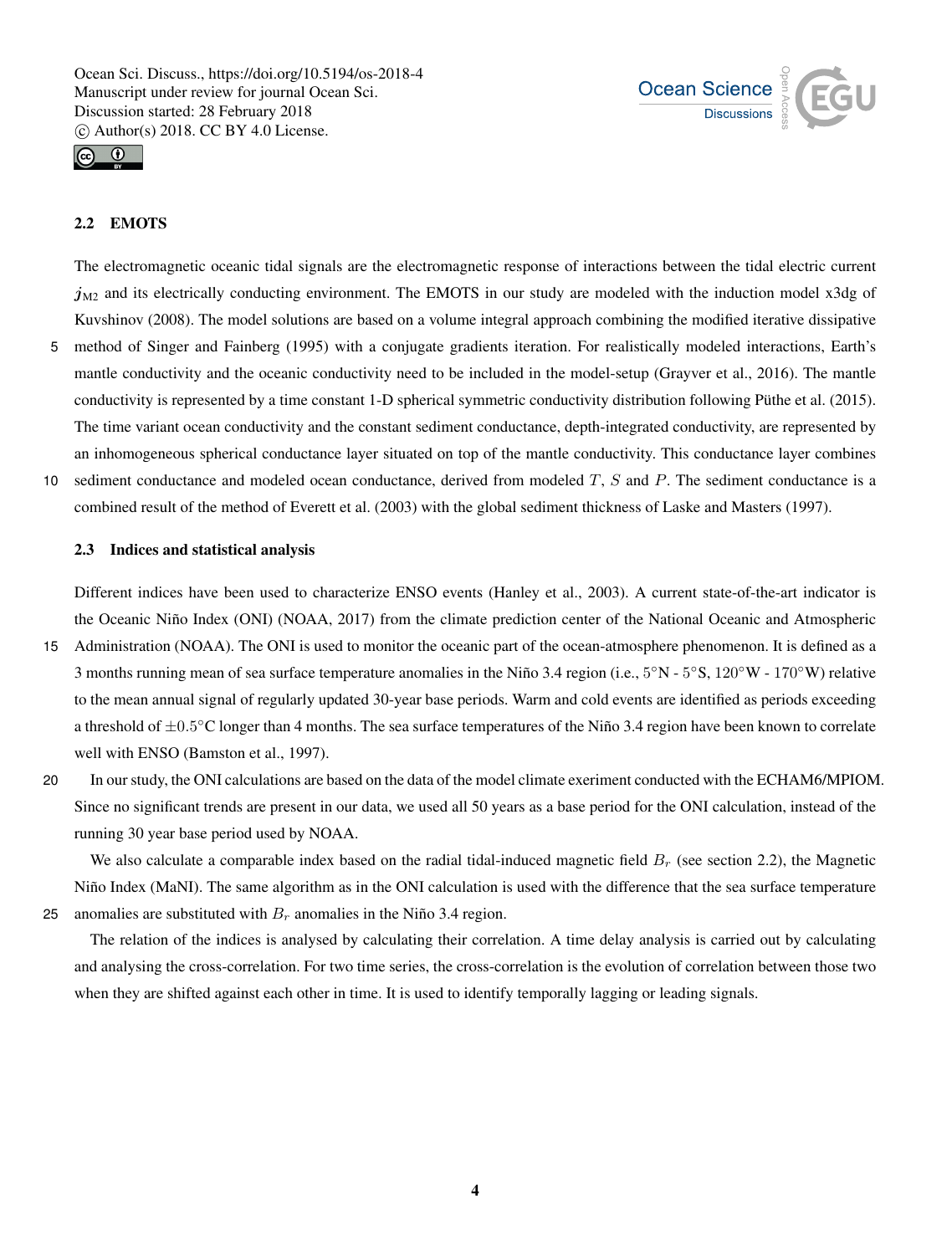



# 3 Results and Discussion

#### 3.1 Comparison of derived ENSO indices

From our modeled data, we derived two indices (see sec. 2.3). First, following the algorithm of the National Oceanic and Atmosphere Administration (NOAA), we calculated the classical Oceanic Niño Index (ONI) from seasurface temperatures 5 (SST). Then, we adapted the algorithm for the modeled tidal-induced magnetic fields and created a Magnetic Niño Index (MaNI). The time series of both indices are shown in figure 1. In agreement with the NOAA classification (NOAA, 2017), 7 El Niños and 10 La Niñas can be found in the climate model data. Following Null (2017), 1 out of the 7 El Niños is classified as very strong ( $\geq 2.0^{\circ}$  C), 3 are found to be moderate (1.0 to 1.4 $^{\circ}$  C) and 3 are classified as weak (0.5 to 0.9 $^{\circ}$  C). The set of La Niña events consists of 6 moderate ( $-1.0$  to  $-1.4^{\circ}$  C) and 4 weak events ( $-0.5$  to  $-0.9^{\circ}$  C).

10 The strongest El Niño, the very strong warm event, is found at the most prominent peak of the time series. Starting at month 133 of the modeled time period, it lasts 16 months and reaches a maximum value of  $2.3^{\circ}$  C (figure 1). These values are comparable to that of the El Niño events taken place in winter 1997/8 or 2015/6, with anomalies of  $2.3^{\circ}$  C and durations of 13 and 19 months, respectively (NOAA, 2017).

The spatially averaged temporal mean radial oceanic magnetic field signal  $(B<sub>r</sub>)$  in the Niño 3.4 region was found to be <sup>15</sup> 0.546 nT with a mean seasonal variation of ±0.29 pT (pikoTesla). The MaNI-range of −0.84 pT to 0.82 pT is in the same order of magnitude as the seasonal variation. Currently, high performance magnetic field sensors reach noise levels as low as 0.3 fT/ $\sqrt{Hz}$  (Schmelz et al., 2011), while field magnetometers reach noise levels of 50 fT/ $\sqrt{Hz}$ . They consequently achieve, when measuring with an appropriate bandwith, a precision in the Femtotesla scale. Combined with the simple detectability of the periodic tidal part in magnetic field measurements, it is reasonable to assume that ENSO induced  $B_r$  anomalies will

20 become detectable within years.

While the ONI covers the development of sea surface processes, the MaNI also includes subsurface processes.  $B_r$  is an integral measure incorporating the seawater conductivity integrated from ocean bottom to sea surface (see eq. (1) and eq. (2) in sec. 2). Despite their different perspectives on oceanic processes, both indices show a correlation of 0.63. The SST based index ONI is used to quantify the duration and strength of anomalous ENSO events. The high correlation of both indices shows that

25 ENSO's effects have considerable impact on sea surface processes (ONI) as well as subsurface processes integrated in the tidal magnetic field.

The analysis of the cross-correlation of the two indices (embedded plot in figure 1) shows a MaNI-lead of 4 months over the ONI. Accounting for this lead, the correlation of both time series increases to 0.72.

Since in our setup (see sec. 2.2) the only time-variable contribution to  $B_r$  is the seawater conductivity  $\sigma$ , we conclude that 30 in the Niño 3.4 region subsurface anomalies of  $\sigma$ , caused by anomalies in S and T, are leading SST anomalies.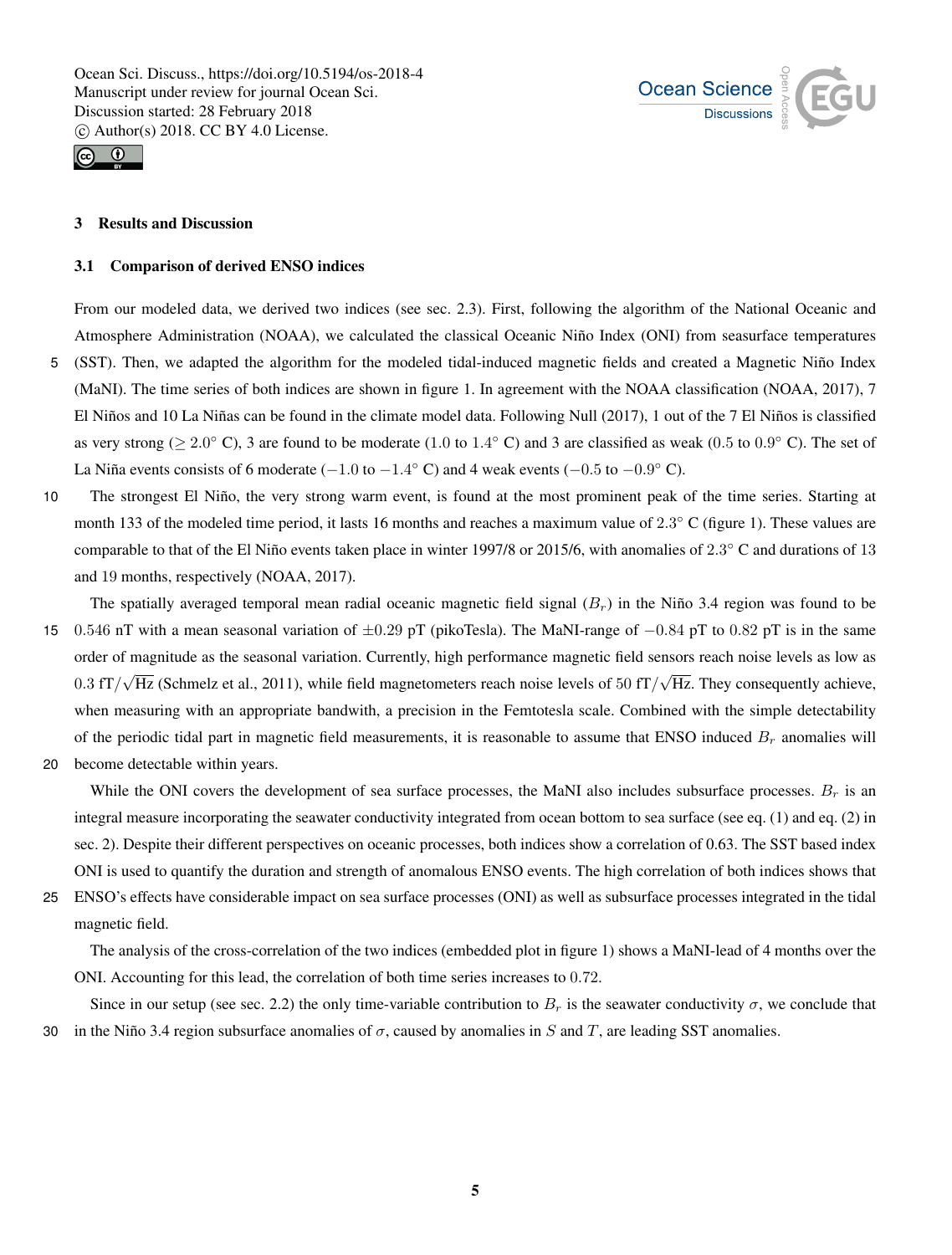



#### 3.2 Spatio-temporal anomaly development

Temporal and spatial development of SST and  $B_r$  anomalies of the strongest ENSO cycle of the time series (grey shaded interval in figure 1) are displayed as Hovmoeller plots in figure 2. The findings for the other regular ENSO cycles are similar (not shown).

5 The geomagnetic equator and the spatial distribution of the tidal flow decrease the amplitude of  $B_r$  locally to 0 nT. These disturbing influences are diminished by spatially averaging SST and  $B_r$  anomalies from  $5^{\circ}$ S to  $5^{\circ}$ N. Vertical lines in figure 2b are remaining artefacts of the influences.

The comparison of figure 2a and figure 2b shows the lead of  $B_r$  anomalies over SST anomalies. Positive  $B_r$  anomalies emerge almost a year before they form in SST (phase I). The same is found for negative  $B_r$  anomalies. They emerge months 10 before positive SST anomalies recede and mark the end of El Niño (phase III).

With the beginning of phase I, a positive  $B_r$  anomaly is found west of the Niño 3.4 region, while at sea surface cold or neutral conditions are found. Then positive  $B_r$  anomalies travel through the Niño 3.4 region eastwards. They are probably caused by equatorial Kelvin waves which are known to precede the onset of El Niño (Harrison and Schopf, 1984). Kelvin waves deepen the thermocline and increase the amount of warm seawater in the water column. A rise in seawater conductance, the depth-

15 integrated seawater conductivity, is the consequence. SST anomalies have not yet formed during this phase. An intensification of positive  $B_r$  anomalies on the South American west coast is observed with the arrival of the Kelvin waves several months before the ONI-defined start of El Niño. This is explainable by the deepening of the thermocline (Wang and Picaut, 2013) and the corresponding anomalous increase of warm water in the upper ocean.

During phase II, El Niño effects become apparent at the sea surface. Here, the El Niño typical weakening of trade winds 20 leads to changes of wind patterns in the Walker Circulation and alters the equatorial ocean current system (McPhaden, 1999).

As a consquence, the warm water of the Western Warm Pool flows eastward and leads to an increase and westward expansion of SST anomalies at the Peruvian coast. The eastward migrating warm water causes a thermocline shallowing in the Western Warm Pool and a simultaneous deepening of the thermocline at the Peruvian coast. This leads to negative (positive)  $B_r$ anomalies west (east) of the Niño 3.4 region reaching local amplitudes of −6 pT (3 pT) when El Niño has fully developed. The 25 general agreement of ONI and MaNI during this phase and the co-occurring maxima of both indices show that sea surface and

subsurface dynamics exhibit a similar behaviour under the influence of a common cause.

The beginning of phase III is marked by an eastward expansion of the western negative  $B_r$  anomaly that has formed during phase II. The effects of El Niño, in form of warm SST anomalies, are still present for several months. Subsurface processes, however, cause an early decrease in  $B_r$  anomalies and consequently in MaNI. The eastern positive  $B_r$  anomaly recedes and a 30 negative anomaly forms months before the onset of La Niña becomes apparent in ONI.

Phase IV marks the beginning of La Niña at sea surface. The Walker Circulation returns to normal conditions and the westward direction of the equatorial ocean current is re-established. Hence, the eastern thermocline shallows due to upwelling of cold water and warm surface water is transported to the western warm pool. Westward traveling SST and  $B_r$  anomalies are the consequence which increases the agreement of ONI and MaNI.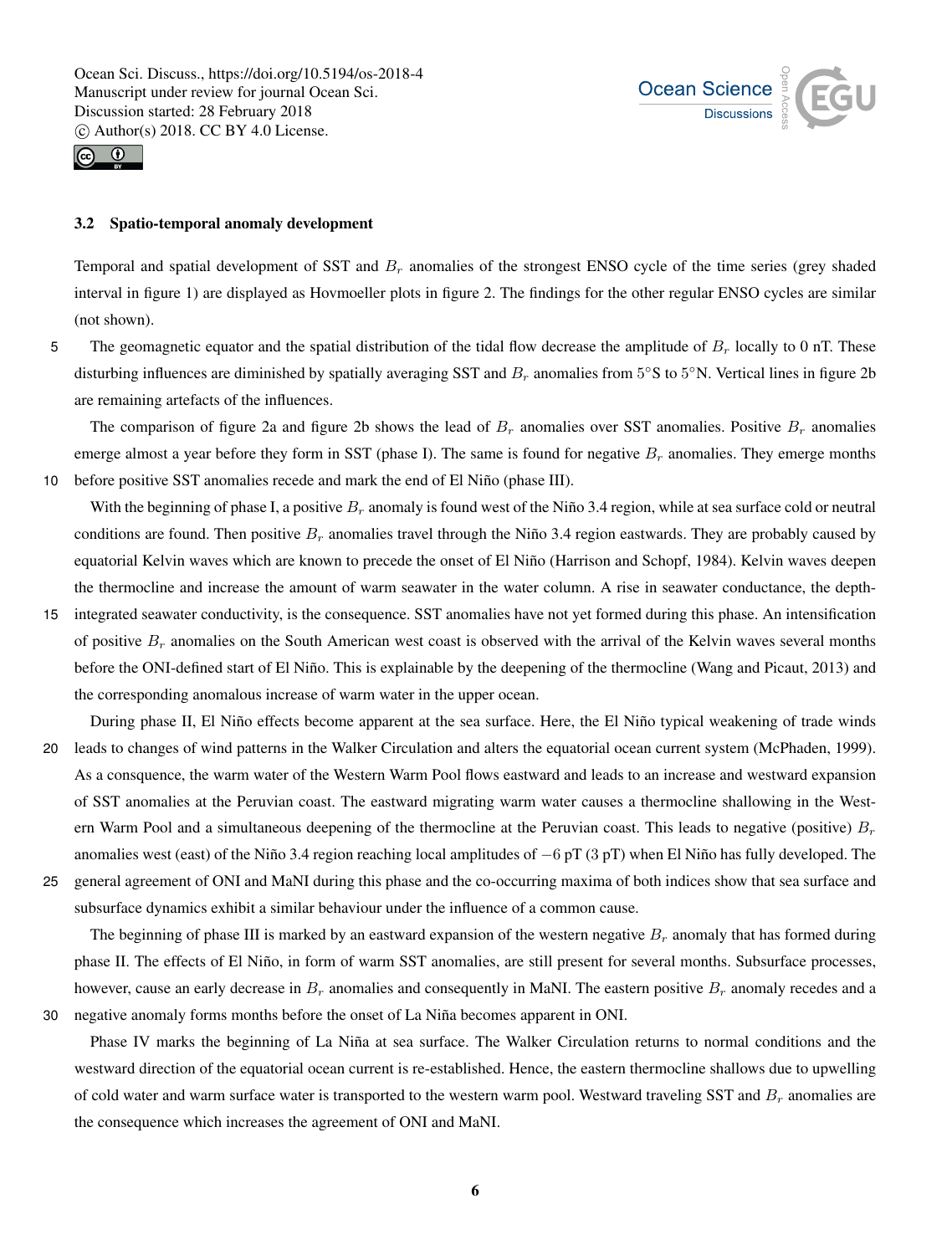



With the end of phase IV a new cycle starts. The build-up of positive  $B_r$  anomalies, as described in Phase I, can be observed towards the end of the plotted time interval.

The analysis shows that the identified lead in the MaNI is not just a mere forward shift of the signals but a combined result of multiple effects. We found that it is a combination of early signs for the onset of the El Niño probably caused by eastward 5 traveling Kelvin waves and a decrease in the magnetic signal months before the actual end of El Niño due to a shallowing of

the thermocline. Consequently, the cycle of  $B_r$  anomalies and SST anomalies are phase-shifted.

## 3.3 Cross-correlation ONI and conductance

The findings obtained from calculating the cross-correlation between the oceanic conductance and the ONI at each grid point are summarized in figure 3.

- 10 In figure 3a, the maximum conductance anomaly of the time series at each grid point is shown. The magnitude of conductance anomalies is linked to the magnitude of relative  $B_r$  changes. The largest signals are therefore evident in the Western Warm Pool and at the west coast of South America. In these regions, the thermocline undergoes the largest relative changes as a result of ENSO. We also find that the conductance anomalies are elevated in a small band throughout the whole equatorial region. This region is the passage way of the equatorial Kelvin waves which vary the thermocline depth.
- 15 In figure 3b, the maximum absolute correlation is plotted. Largest values are found east of the Niño 3.4 region. The correlation the conductance and the ONI decreases westwards in a tongue shaped pattern, like the typical SST anomalies of El Niño and La Niña.

Figure 3c shows the lag between the ONI and the conductance. The lead in conductance increases in a tongue shaped pattern originating from the South American west coast. Since the Kelvin waves travel eastwards, an increase in the lead towards their

20 origin is a logic consequence.

For the Niño 3.4 region (solid rectangles in figure 3), we find the same characteristics as for the analysis in section 3.1. The maximum absolute correlation of the whole region ranges from  $\approx 0.7$  to  $\approx 0.8$  (fig. 3b). The lead distribution in the area is not uniform. A large part of the western half is leading by 5 months and decreases eastward to 2 months. The area-averaged  $B_r$ anomalies of the MaNI therefore produce a signal that is leading statistically by 4 months with a correlation between 0.7 and 25 0.8.

#### 3.4 Qualitative application of findings

The robustness of our findings is tested with a reanalysis of the correlation between ONI and MaNI using an updated averaging region for the MaNI. The new region is located at  $5°N - 5°S$ ,  $150°W - 170°W$ . It keeps the poleward extend of  $\pm 5°$  to account for an adequate averaging in consideration of the presence of the geomagnetic equator. The eastern boundary is

30 shifted westwards to increase the lead in magnetic field anomalies over SST anomalies (see figure 3c). The westward shift is constrained by the maximum correlation found in figure 3b. A recalculation of the MaNI within the updated region is shown in figure 4.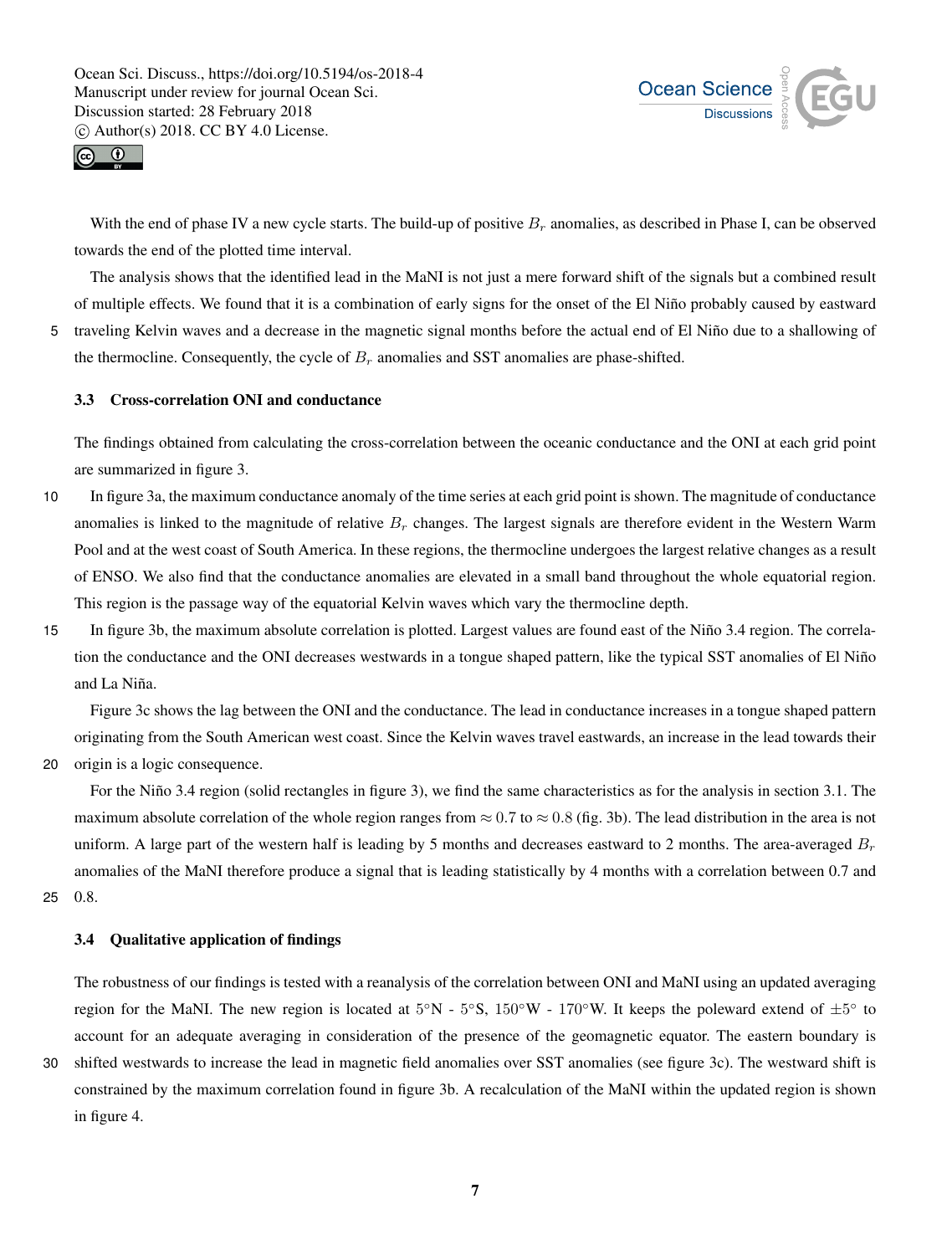



The reanalysis shows an overall decrease in correlation between the two time series. For a lag of 0 month, the correlation is decreased from 0.63 to 0.38. The maximum correlation is decreased from 0.72 to 0.58, while the lead is increased from 4 to 5 months. Additionally, the range of the updated MaNI has reduced from  $-0.84$  pT to 0.82 pT to a range of  $-0.69$  pT to 0.61 pT. These results are in agreement with the previous findings of section 3.3. We conclude that the lead in MaNI found in 5 section 3.1 and 3.2 is caused by the lead in conductance anomalies found in section 3.3.

Correlation and cross-correlation are a linear measure for the relation between two variables. ENSO is the defining influence on the progression of ONI and MaNI. However, we found that the processes contributing to ENSO cause differing developments in sea surface and subsurface dynamics. Consequently, the decrease in correlation should be viewed as an increase in information gained from the perspectives of SST and  $B<sub>r</sub>$  anomalies onto the same phenomenon.

## 10 4 Conclusions

Seawater temperature and salinity altering processes are known to be integrated in the electromagnetic oceanic tidal signals from bottom to surface. We investigated whether the tidal-induced magnetic fields could be used as an indicator for the El Niño/Southern Oscillation.

We used a coupled ocean-atmosphere general circulation model to simulate 50 years of monthly mean seawater temperature, 15 salinity and pressure distributions. The properties were used to calculate the tidal electromagnetic signals for each month.

We analysed the relation of electromagnetic signals and ENSO by comparing two ENSO indices. These indices, calculated in the Niño 3.4 region, are the Oceanic Niño Index (ONI), based on SST anomalies, and the Magnetic Niño Index (MaNI), based on anomalies in the tidal magnetic field. Although, the modeled tidal magnetic field anomalies are too small to be detectable with contemporary measuring methods, we show that both indices are highly correlated and MaNI is leading the ONI by 4

# 20 months.

In order to explain this lead, the spatial and temporal evolution of  $B_r$  anomalies was analysed and compared with the evolution of SST anomalies. We found the lead to be explainable with eastward traveling equatorial Kelvin waves. They are known to precede the development of ENSO typical SST anomalies. They also increase the thermocline depth in the eastern Pacific ocean. In consequence, the electric conductance of the upper ocean is elevated which results in a stronger tidal magnetic

25 field.

Based on these results, we analysed the relation between the ONI and equatorial Pacific conductance anomalies. The spatial distributions of correlation, lead and signal strength were in good agreement with the found MaNI characteristics. We showed that correlation of conductance anomalies and ONI increases eastward, while the lead over the ONI is increased westward.

With these findings we updated the averaging-region for the recalculation of the MaNI. With the new index, our interpretation 30 was confirmed and the lead in MaNI was increased to 5 months. At the same time, signal strength and correlation were reduced. The decrease in correlation is interpreted as a gain in information about subsurface dynamics of ENSO rather than a loss in information about ENSO itself. Traditionally, researchers have focused on sea surface dynamics for signs of El Niño. The latest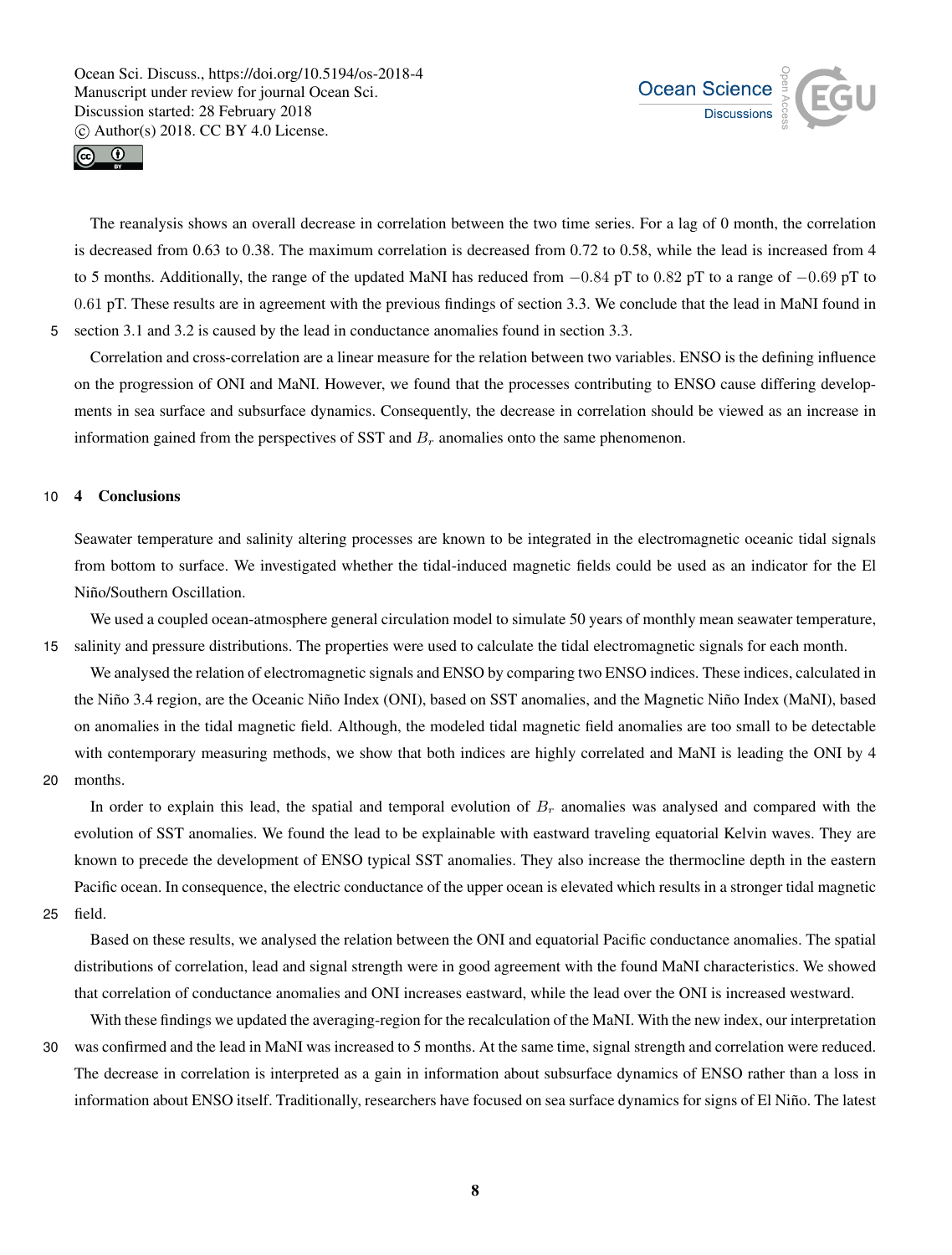



research, however, shows that subsurface dynamics play a crucial role in the build-up phase and the decline of El Niño. An increased focus on subsurface processes is therefore necessary to understand the El Niño/Southern Oscillation completely.

In summary, our study shows that the dynamic of tidally induced radial magnetic field anomalies contains information for an early awareness of developing anomalous warm and cold ENSO conditions. This, in return, may be used to improve 5 current warning systems. Consequently, socio-economic effects brought into different regions of the Earth due to ENSO's

teleconnections could be diminished with early pro-active counter measurements.

*Author contributions.* J.S. developed the concept for the study. T.W. performed the climate-experiment providing the necessary ENSO data. J.P., J.S. and C.I. designed all numerical experiments which where performed by J.P. The manuscript was written by J.P. with the assistance of J.S., C.I., T.W. and M.T. All authors discussed the results and commented on the manuscript.

10 *Competing interests.* The authors declare no competing financial interests.

*Acknowledgements.* This study is funded by the German Research Foundation's priority programme 1799 'Dynamic Earth' and by the Helmholtz Association of German Research Centres. We also want to thank the Max Planck Institute for Meteorology for making their climate model ECHAM6/MPIOM available to the research community. The model experiments were carried out an the supercomputing system of the German Climate Computation Centre (DKRZ) in Hamburg, Germany. We acknowledge the generation and distribution of the

15 TPXO tidal data. Last but not least, we want to thank Alexey Kuvshinov for kindly providing his 3-D EM induction code and the model of the mantle conductivity. The work would not have been able without his training and help. Thank you.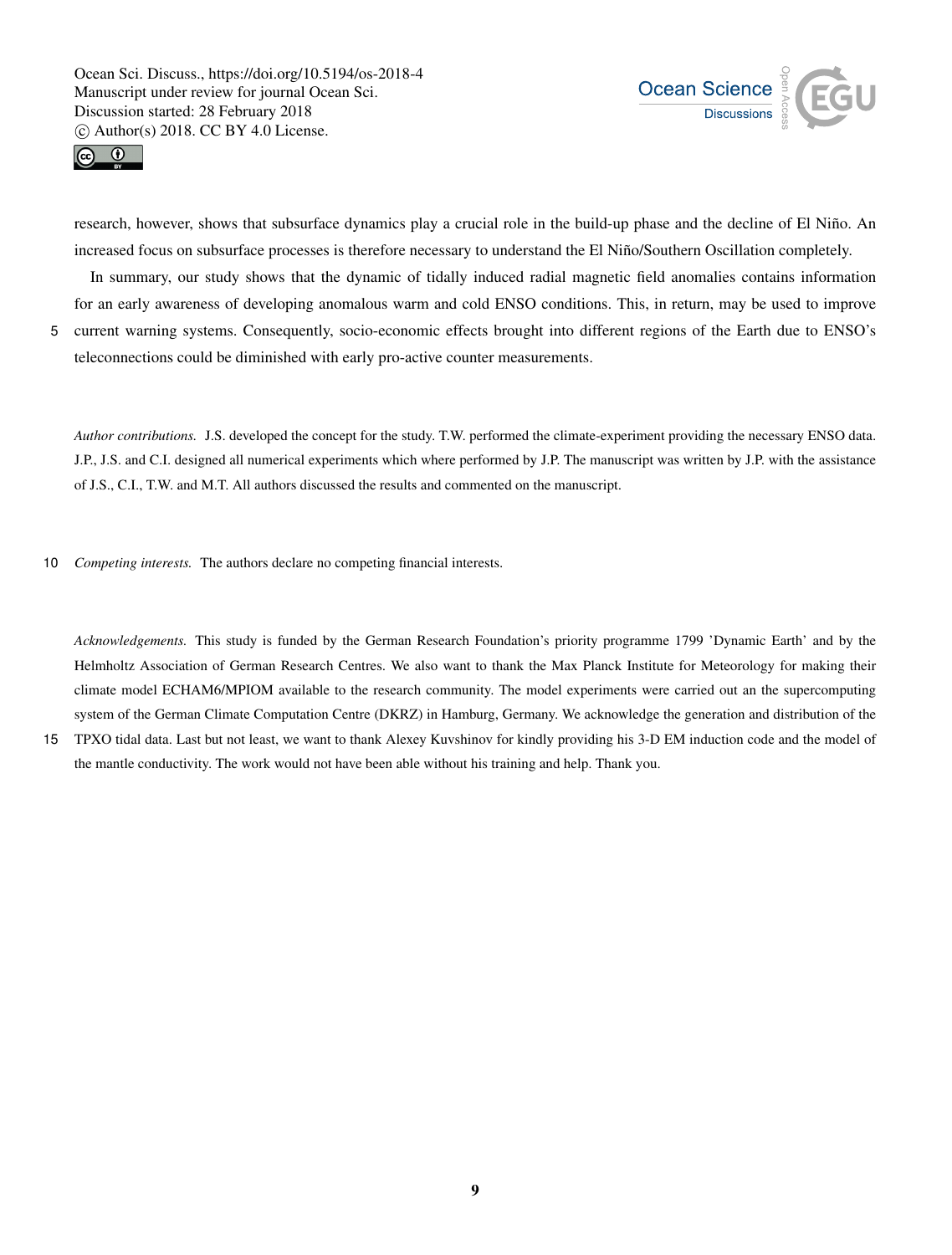



#### References

Bamston, A. G., Chelliah, M., and Goldenberg, S. B.: Documentation of a highly ENSO related SST region in the equatorial Pacific: Research note, Atmosphere-Ocean, 35, 367–383, 1997.

Cai, W., Borlace, S., Lengaigne, M., Van Rensch, P., Collins, M., Vecchi, G., Timmermann, A., Santoso, A., McPhaden, M. J., Wu, L., et al.: 5 Increasing frequency of extreme El Niño events due to greenhouse warming, Nature Climate Change, 4, 111–116, 2014.

Egbert, G. D. and Erofeeva, S. Y.: Efficient inverse modeling of barotropic ocean tides, Journal of Atmospheric and Oceanic Technology, 19, 183–204, 2002.

Egbert, G. D., Bennett, A. F., and Foreman, M. G.: TOPEX/POSEIDON tides estimated using a global inverse model, Journal of Geophysical Research: Oceans, 99, 24 821–24 852, 1994.

10 Everett, M. E., Constable, S., and Constable, C. G.: Effects of near-surface conductance on global satellite induction responses, Geophysical Journal International, 153, 277–286, 2003.

Gillet, N., Lesur, V., and Olsen, N.: Geomagnetic Core Field Secular Variation Models, Space Science Reviews, 155, 129–145, 2010.

Giorgetta, M. A., Jungclaus, J., Reick, C. H., Legutke, S., Bader, J., Böttinger, M., Brovkin, V., Crueger, T., Esch, M., Fieg, K., Glushak, K., Gayler, V., Haak, H., Hollweg, H.-D., Ilyina, T., Kinne, S., Kornblueh, L., Matei, D., Mauritsen, T., Mikolajewicz, U., Mueller, W.,

15 Notz, D., Pithan, F., Raddatz, T., Rast, S., Redler, R., Roeckner, E., Schmidt, H., Schnur, R., Segschneider, J., Six, K. D., Stockhause, M., Timmreck, C., Wegner, J., Widmann, H., Wieners, K.-H., Claussen, M., Marotzke, J., and Stevens, B.: Climate and carbon cycle changes from 1850 to 2100 in MPI-ESM simulations for the Coupled Model Intercomparison Project phase 5, Journal of Advances in Modeling Earth Systems, 5, 572–597, 2013.

Glynn, P. and De Weerdt, W.: Elimination of two reef-building hydrocorals following the 1982-83 El Nino warming event., Sci-

20 ence(Washington), 253, 69–71, 1991.

Grayver, A. V., Schnepf, N. R., Kuvshinov, A. V., Sabaka, T. J., Manoj, C., and Olsen, N.: Satellite tidal magnetic signals constrain oceanic lithosphere-asthenosphere boundary, Science Advances, 2, 2016.

Hanley, D. E., Bourassa, M. A., O'Brien, J. J., Smith, S. R., and Spade, E. R.: A quantitative evaluation of ENSO indices, Journal of Climate, 16, 1249–1258, 2003.

25 Harrison, D. and Schopf, P. S.: Kelvin-wave-induced anomalous advection and the onset of surface warming in El Nino events, Monthly Weather Review, 112, 923–933, 1984.

IOC, SCOR, and APSO: The International thermodynamic equation of seawater–2010: Calculation and use of thermodynamic properties, Intergovernmental Oceanographic Commission, 2010.

Irrgang, C., Saynisch, J., and Thomas, M.: Impact of variable seawater conductivity on motional induction simulated with an ocean general

30 circulation model, Ocean Sci., pp. 129–136, 2016a.

- Irrgang, C., Saynisch, J., and Thomas, M.: Ensemble simulations of the magnetic field induced by global ocean circulation: Estimating the uncertainty, Journal of Geophysical Research: Oceans, 121, 1866–1880, 2016b.
- Ji, M., Reynolds, R. W., and Behringer, D. W.: Use of TOPEX/Poseidon Sea Level Data for Ocean Analyses and ENSO Prediction: Some Early Results, Journal of Climate, 13, 216–231, 2000.
- 35 Jungclaus, J. H., Fischer, N., Haak, H., Lohmann, K., Marotzke, J., Matei, D., Mikolajewicz, U., Notz, D., and von Storch, J. S.: Characteristics of the ocean simulations in the Max Planck Institute Ocean Model (MPIOM) the ocean component of the MPI-Earth system model, Journal of Advances in Modeling Earth Systems, 5, 422–446, 2013.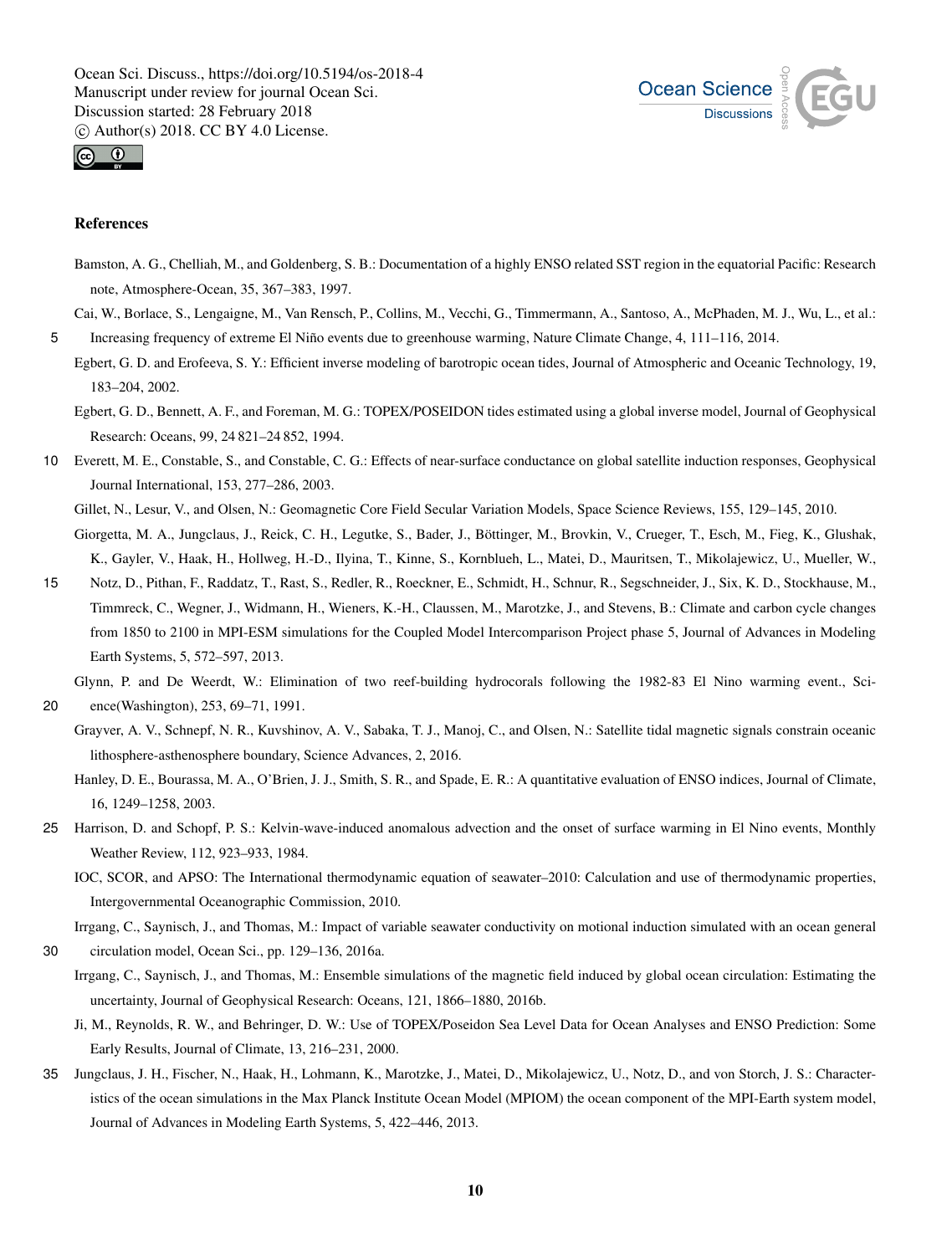



Kuvshinov, A. V.: 3-D Global Induction in the Oceans and Solid Earth: Recent Progress in Modeling Magnetic and Electric Fields from Sources of Magnetospheric, Ionospheric and Oceanic Origin, Surveys in Geophysics, 29, 139–186, 2008.

Laske, G. and Masters, G.: A Global Digital Map of Sediment Thickness, EOS Trans. AGU, 78, 1997.

- Manoj, C., Kuvshinov, A., Maus, S., and Lühr, H.: Ocean circulation generated magnetic signals, Earth, Planets and Space, 58, 429–437, 5 2006.
- Maus, S. and Kuvshinov, A.: Ocean tidal signals in observatory and satellite magnetic measurements, Geophysical Research Letters, 31, 2004.

McPhaden, M. J.: Genesis and Evolution of the 1997-98 El Niño, Science, 283, 950–954, 1999.

Meinen, C. S. and McPhaden, M. J.: Observations of warm water volume changes in the equatorial Pacific and their relationship to El Niño 10 and La Niña, Journal of Climate, 13, 3551–3559, 2000.

Minami, T.: Motional Induction by Tsunamis and Ocean Tides: 10 Years of Progress, Surveys in Geophysics, 2017.

NOAA: Cold & Warm Episodes by Season, http://www.cpc.ncep.noaa.gov/products/analysis\_monitoring\/ensostuff/ensoyears2011.shtml, 2017.

Null, J.: El Niño and La Niña years and intensities, http://ggweather.com/enso/oni.htm, 2017.

- 15 Philander, S.: Meteorology: Anomalous El Niño of 1982–83, Nature, 305, 16–16, 1983.
	- Picaut, J., Ioualalen, M., Menkes, C., Delcroix, T., and McPhaden, M. J.: Mechanism of the Zonal Displacements of the Pacific Warm Pool: Implications for ENSO, Science, 274, 1486–1489, 1996.
		- Picaut, J., Hackert, E., Busalacchi, A. J., Murtugudde, R., and Lagerloef, G. S. E.: Mechanisms of the 1997-1998 El Niño-La Niña, as inferred from space-based observations, Journal of Geophysical Research: Oceans, 107, 5–1–5–18, 2002.
- 20 Püthe, C., Kuvshinov, A., Khan, A., and Olsen, N.: A new model of Earth's radial conductivity structure derived from over 10 yr of satellite and observatory magnetic data, Geophysical Journal International, 203, 1864, 2015.

Sabaka, T. J., Tyler, R. H., and Olsen, N.: Extracting ocean-generated tidal magnetic signals from Swarm data through satellite gradiometry, Geophysical Research Letters, 43, 3237–3245, 2016.

Saynisch, J., Petereit, J., Irrgang, C., Kuvshinov, A., and Thomas, M.: Impact of climate variability on the tidal oceanic magnetic signal - A 25 model-based sensitivity study, Journal of Geophysical Research: Oceans, 121, 5931–5941, 2016.

Saynisch, J., Petereit, J., Irrgang, C., and Thomas, M.: Impact of oceanic warming on electromagnetic oceanic tidal signals: A CMIP5 climate model-based sensitivity study, Geophysical Research Letters, 44, 4994–5000, 2017.

Schmelz, M., Stolz, R., Zakosarenko, V., Schönau, T., Anders, S., Fritzsch, L., Mück, M., and Meyer, H.: Field-stable SQUID magnetometer with sub-fT Hz- 1/2 resolution based on sub-micrometer cross-type Josephson tunnel junctions, Superconductor Science and Technology,

30 24, 065 009, 2011.

Singer, B. S. and Fainberg, E.: Generalization of the iterative dissipative method for modeling electromagnetic fields in nonuniform media with displacement currents, Journal of applied geophysics, 34, 41–46, 1995.

Stevens, B., Giorgetta, M., Esch, M., Mauritsen, T., Crueger, T., Rast, S., Salzmann, M., Schmidt, H., Bader, J., Block, K., Brokopf, R., Fast, I., Kinne, S., Kornblueh, L., Lohmann, U., Pincus, R., Reichler, T., and Roeckner, E.: Atmospheric component of the MPI-M Earth

35 System Model: ECHAM6, Journal of Advances in Modeling Earth Systems, 5, 146–172, 2013. Thébault, E., Finlay, C. C., Beggan, C. D., Alken, P., Aubert, J., Barrois, O., Bertrand, F., Bondar, T., Boness, A., Brocco, L., Canet, E., Chambodut, A., Chulliat, A., Coïsson, P., Civet, F., Du, A., Fournier, A., Fratter, I., Gillet, N., Hamilton, B., Hamoudi, M., Hulot, G., Jager, T., Korte, M., Kuang, W., Lalanne, X., Langlais, B., Léger, J.-M., Lesur, V., Lowes, F. J., Macmillan, S., Mandea, M., Manoj,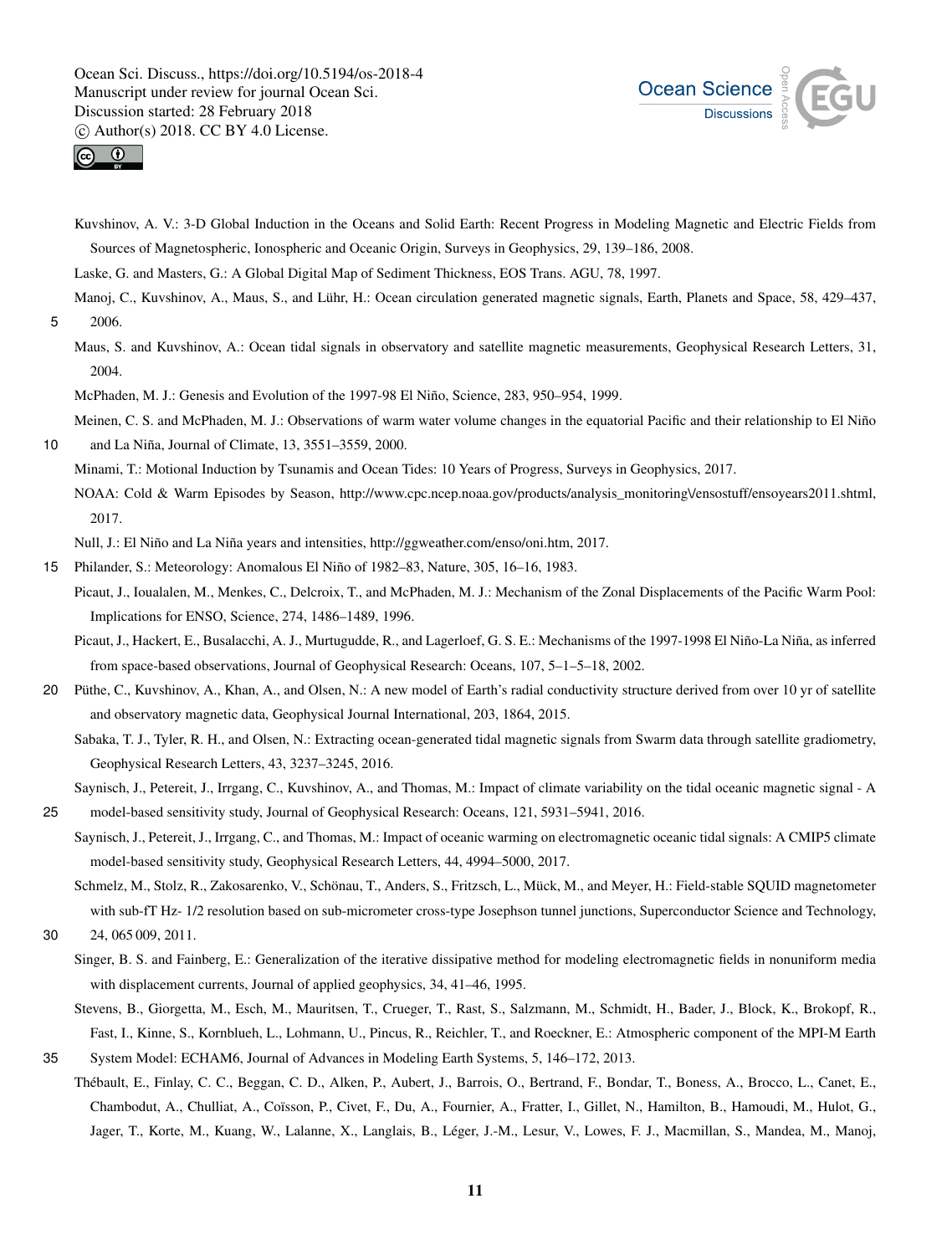



C., Maus, S., Olsen, N., Petrov, V., Ridley, V., Rother, M., Sabaka, T. J., Saturnino, D., Schachtschneider, R., Sirol, O., Tangborn, A., Thomson, A., Tøffner-Clausen, L., Vigneron, P., Wardinski, I., and Zvereva, T.: International Geomagnetic Reference Field: the 12th generation, Earth, Planets and Space, 67, 79, 2015.

Tyler, R. H. and Mysak, L. A.: Motionally-induced electromagnetic fields generated by idealized ocean currents, Geophysical & Astrophys-

5 ical Fluid Dynamics, 80, 167–204, 1995.

Tyler, R. H., Maus, S., and Lühr, H.: Satellite Observations of Magnetic Fields Due to Ocean Tidal Flow, Science, 299, 239–241, 2003.

Vincent, E. M., Lengaigne, M., Menkes, C. E., Jourdain, N. C., Marchesiello, P., and Madec, G.: Interannual variability of the South Pacific Convergence Zone and implications for tropical cyclone genesis, Climate Dynamics, 36, 1881–1896, 2011.

Wang, C. and Picaut, J.: Understanding Enso Physics-A Review, pp. 21–48, American Geophysical Union, 2013.

10 Wilhite, D. A., Wood, D., and Meyer, S.: Climate-related impacts in the United States during the 1982-83 El Niño, 1987.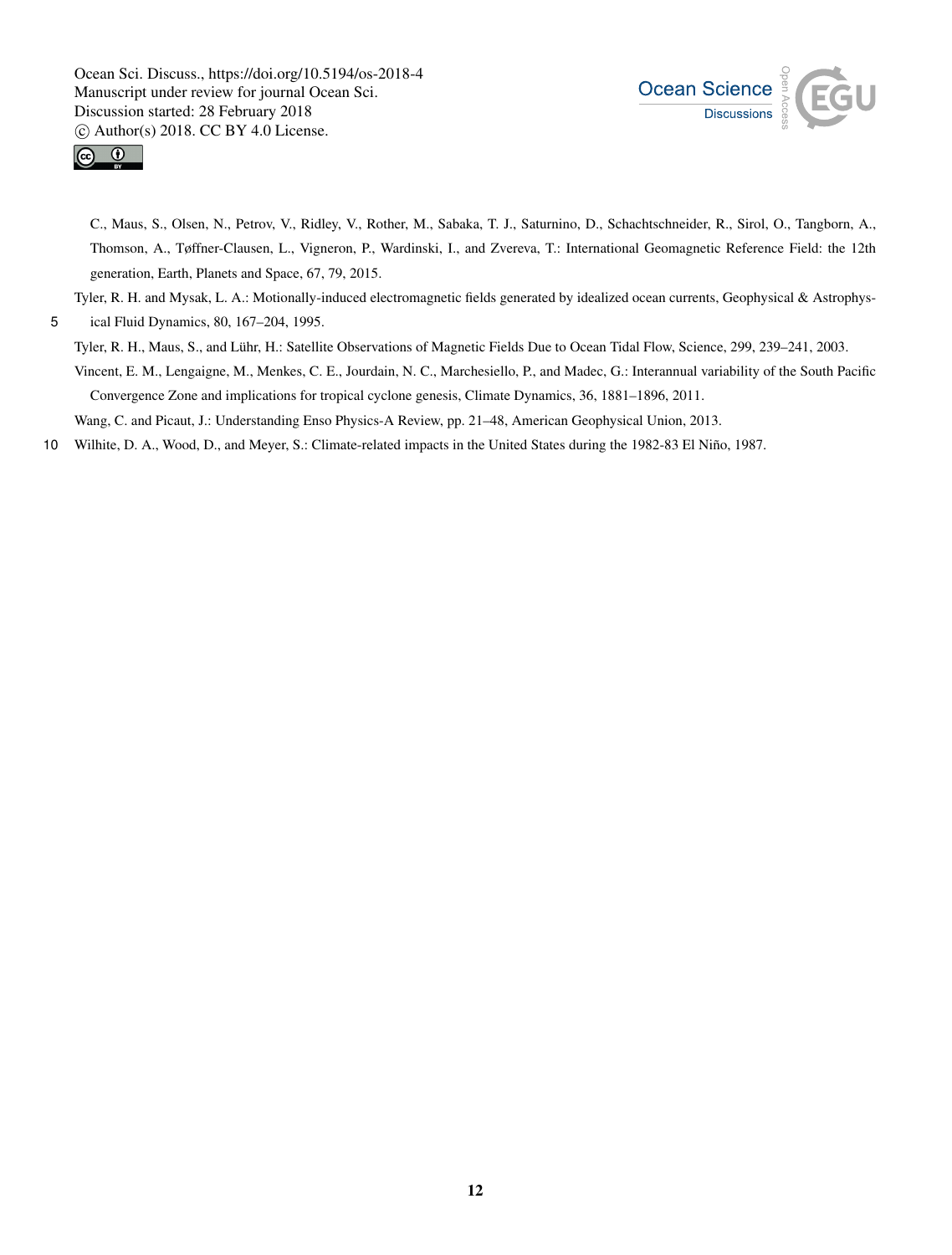





Figure 1. ENSO indices. ONI derived from sea surface temperatures (blue curve) and MaNI derived from the radial tidal induced magnetic field  $B_r$  (red curve). The dashed lines mark the threshold of  $\pm 0.5$  °C, the threshold for El Niño and La Niña events. The grey shaded area marks the strongest cycle of ENSO events (used for further analysis). The embedded plot shows the cross-correlation between ONI and MaNI. For positive leads, MaNI leads ONI.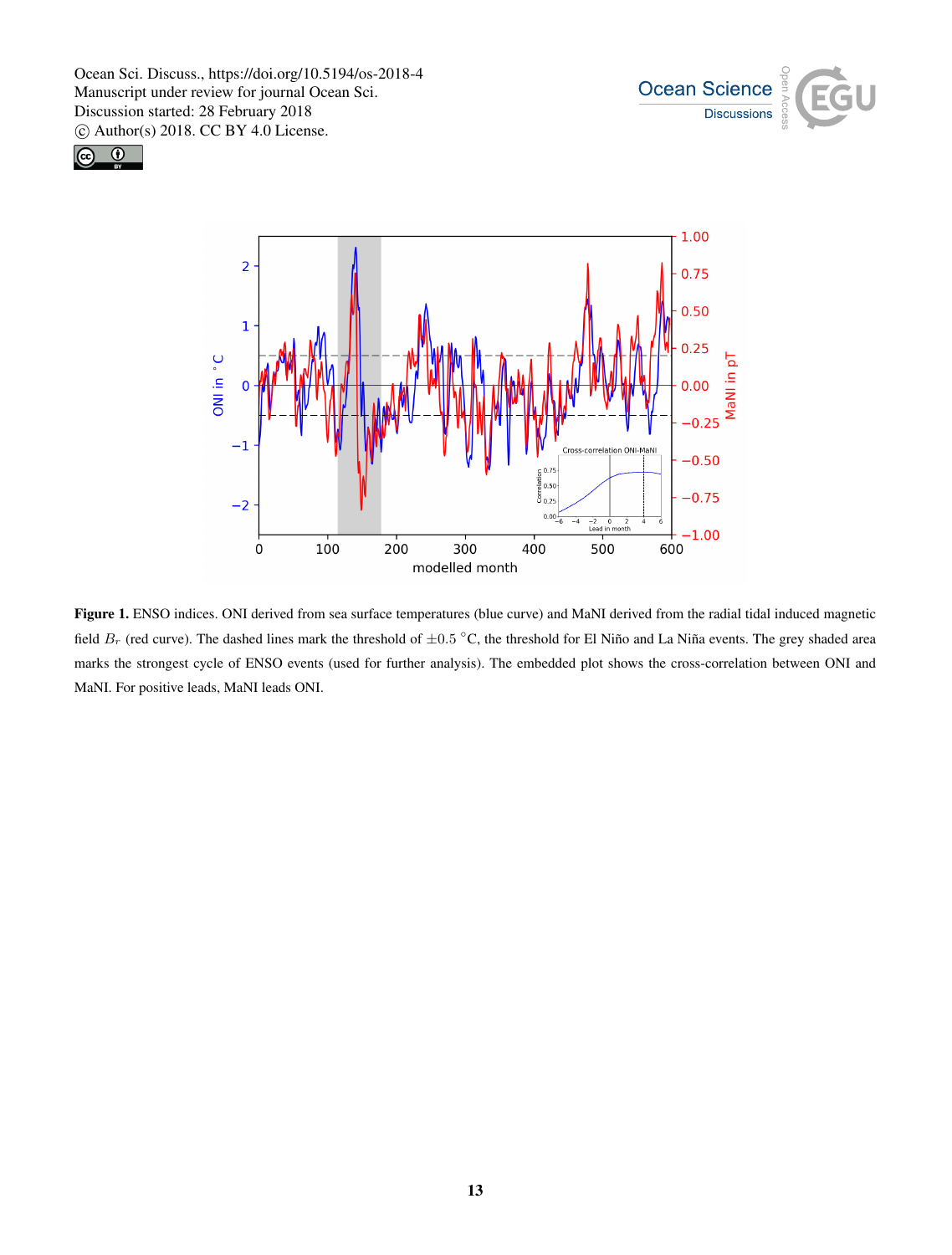





**Figure 2.** Hovmoeller plots of sea surface temperature anomalies (left) and  $B_r$  anomalies (right) averaged from  $5^{\circ}$ S to  $5^{\circ}$ N. The time interval shows the strongest ENSO cycle cf. figure 1. Vertical black lines enclose the Niño 3.4 region used to calculate ONI and MaNI. The solid white lines represent the indices derived from the individual anomalies centred on  $170^{\circ}E(20^{\circ}$  of longitude correspond to  $1^{\circ}C$  (left) and 0.4 pT (right)). The dashed lines represent the ONI thresholds for El Niño/ La Niña of  $\pm 5$  °C (left).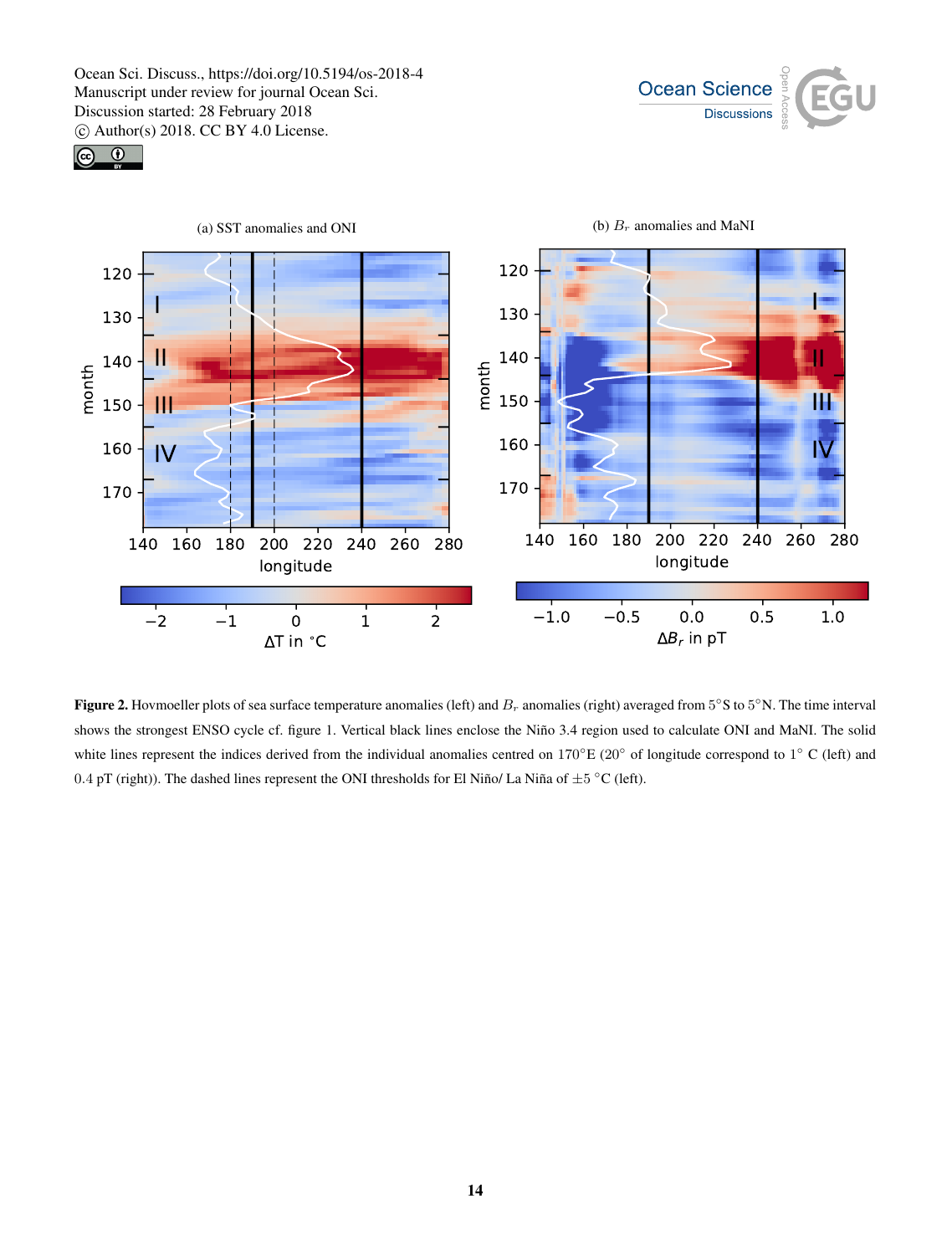





Figure 3. Cross-correlation analysis between the ONI and the conductance ( $\sigma_{\text{int}}$ ) at each grid point: maximum absolute conductance anomaly (top), absolute maximum correlation, the peak value of the cross-correlation (middle), corresponding lead/lag to the absolute maximum correlation (bottom). The solid rectangle shows the location of the Niño 3.4 region, the dashed rectangle shows the location of an updated MaNI ( $5^{\circ}$ N -  $5^{\circ}$ S,  $150^{\circ}$ W -  $170^{\circ}$ W).